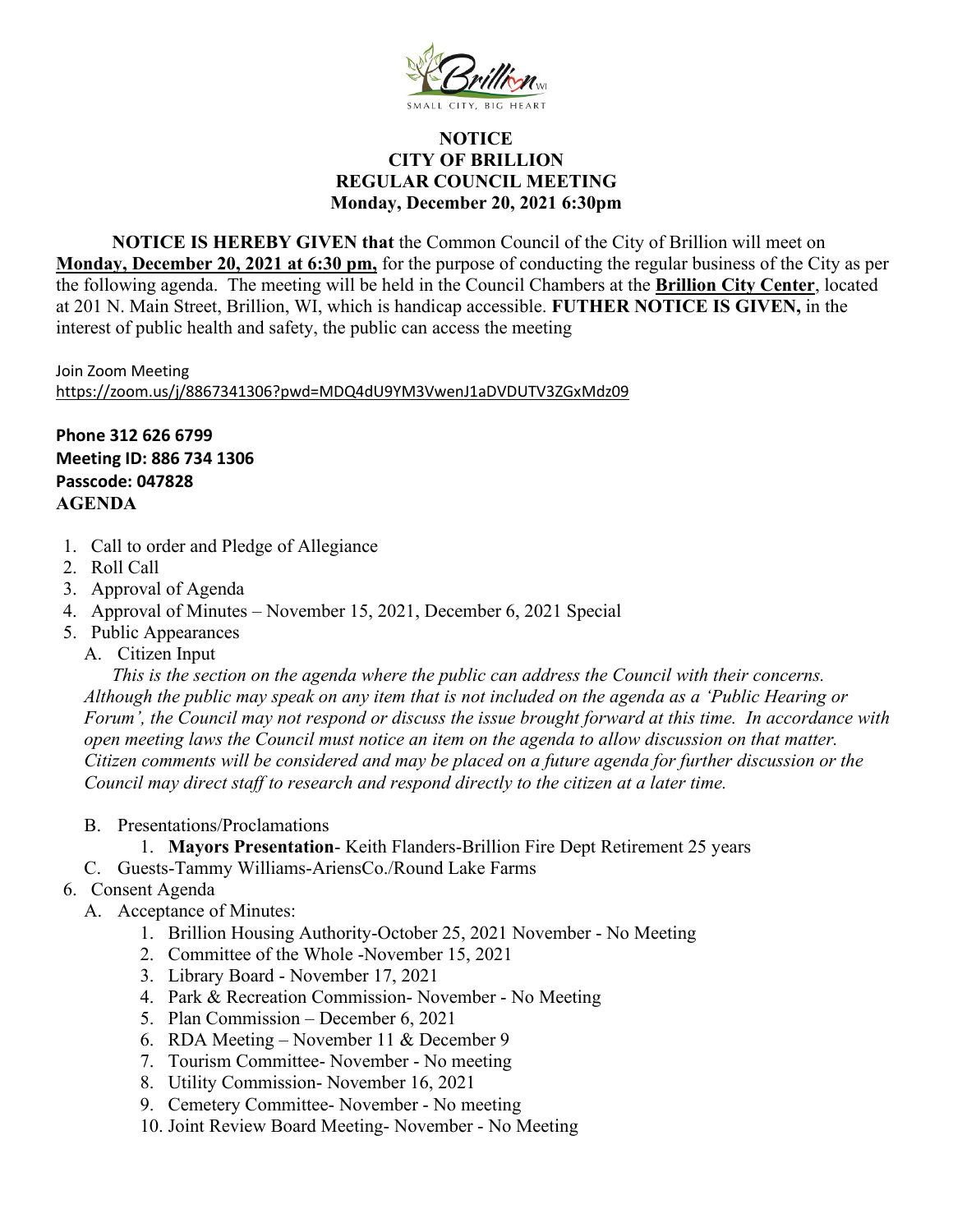## 7. Finance and Purchasing

- A. Review of Vouchers:
	- 1. General Fund: \$ 220,790.85
	- 2. Reserves: \$ 59,522.00
	- 3. Contingency: \$ 0.00
	- 4. TIF Expenditures: \$ 216,860.00
- B. Review of Payroll
	- 1. Pay Period: October 23-November 5, 2021 paid on November 19, 2021 \$ 64,861.10
	- 2. Pay Period: November 6-November 19, 2021 paid on December 3, 2021 \$ 73,540.34
	- 3. Pay Period: November 20-December 3, 2021 paid on December 17, 2021 \$ 85,984.57
- C. Liquor License: Application for Temporary Class "B"/"Class B" Retailer's License: Brillion Fire Department February 4 – 6, 2022
- 8. Appointments
	- A. Tourism-Lindsay Johnson KOR
- 9. Department Head Reports:
- A. Park & Recreation
	- 1. Snow Removal Policy at Brillion Community Center
	- B. Library
	- C. Fire Department
	- D. Police
		- 1. Stop Sign on Madison & N Francis
	- E. Ambulance
		- 1. Monthly Report
		- 2. Financial Report
	- F. Municipal Court:
		- 1. Brillion Court Report
		- 2. Reedsville Court Report
	- G. Public Works
		- 1. Leaf Pickup
		- 2. Winter Maintenance Policy
		- 3. Road Maintenance Agreement
- 10. City Administrator/Community Development Director
- 11. Clerk/Treasurer's Office
- 12. Mayor's Report
- 13. Committee Reports:
	- A. Brillion Housing Authority
		- 1. Committee Report
	- B. Cemetery Commission
		- 1. Committee Report
		- 2. Cemetery Maintenance Contract
	- C. Committee of the Whole
		- 1. Brillion Chamber to take Financial Responsibility &Coordination of Hanging Baskets & Banners on Light Poles
		- 2. 2022 Fire Chief Appointment
			- i. 2022 Fire Chief Job Description
			- ii. 2022 Fire Chief Appointment- Garrett Wenzel
		- 3. Police Union Contract 2022-2025
			- i. 2022-2025 Contract as approved by the Police Union
		- 4. Resolution RE21-23 Election Officials
		- 5. Set Public Hearing for January 24, 2022 to Amend Ordinance OR21-02 Aldermanic Districts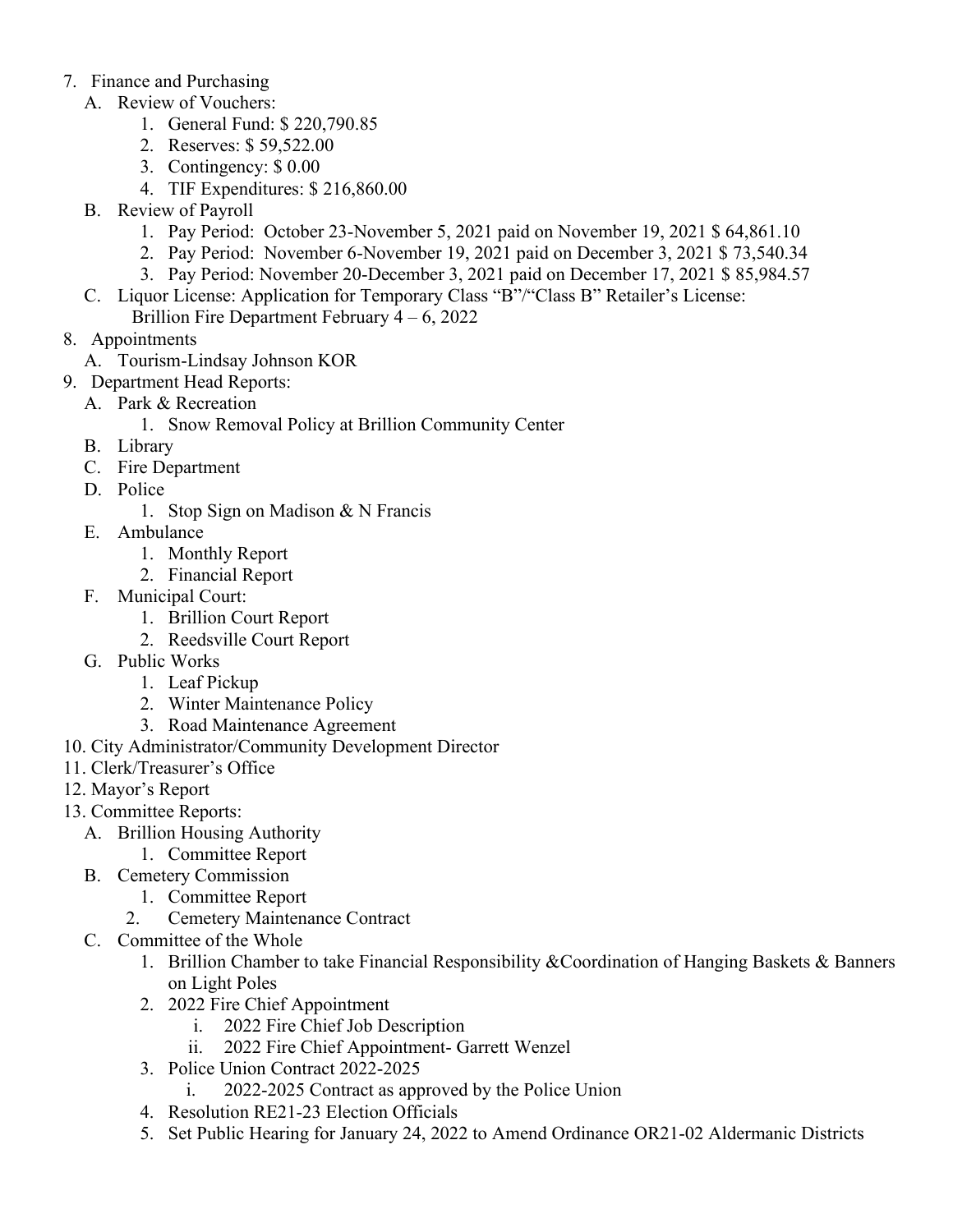- 6. Set Public Hearing for January 24, 2022 to Amend Ordinance OR21-03 Annexing Territory to the City of Brillion
- 7. Grant Stantec Master Services Consulting Agreement with City of Brillion
- 8. EPA Brownfield Grant Stantec Agreement -Task Order #1
- D. Library Board
	- 1. Committee Report
	- 2. Appointment to Library Board- Corey Baumgartner, Brillion School Administrator, School Rep
- E. Park & Recreation
	- 1. Committee Report

## **\*\*\*6:45 PM – PUBLIC HEARING\*\* – Request for Rezoning Kempen Excavating LLC Address of Property: Summer Drive Parcel# 15384, 15382, and 32070**

- F. Plan Commission
	- 1. Committee Report
	- 2. Kempen Maple Ridge Subdivision-Request for Rezoning Kempen Excavating Address of Property: Summer Drive Parcel# 15384, 15382, and 32070
	- 3. Kempen Maple Ridge Subdivision-Approval of Sewer Depth Change
	- 4. Round Lake Farms Biathlon Range Approval
	- 5. WPS Easement 200 Park Ave
	- 6. Ken Zutz Vacant Land Offer
- G. Redevelopment Authority Commission
	- 1. Committee Report
	- 2. Appointment of Carla Zander to RDA Commission
- H. Tourism Committee
	- 1. Committee Report
- I. Water, Sewer & Utility Commission
	- 1. Committee Report
	- 2. 2022 Sunrise Circle Agreement for Professional Services
- 14. Personnel
- 15. Old Business
- 16. New Business
	- A. Revise Future Agendas
		- 1. Adding Presentations/Proclamations under #5 recognizing City Employees/Citizens Service
		- 2. Appointments #6 after Public Appearances
		- 3. Public Hearing #7 for a set Time 6:35pm for first Public Hearing on agenda, then 5 minutes each subsequent public hearing.
- 17. Communications
- 18. Press Time
- 19. Adjournment

Mike Smith, Mayor

Copies: Council Members Mayor City Administrator

Agenda Posted (3) Locations: City Center, Library, Brillion Community Center City Website